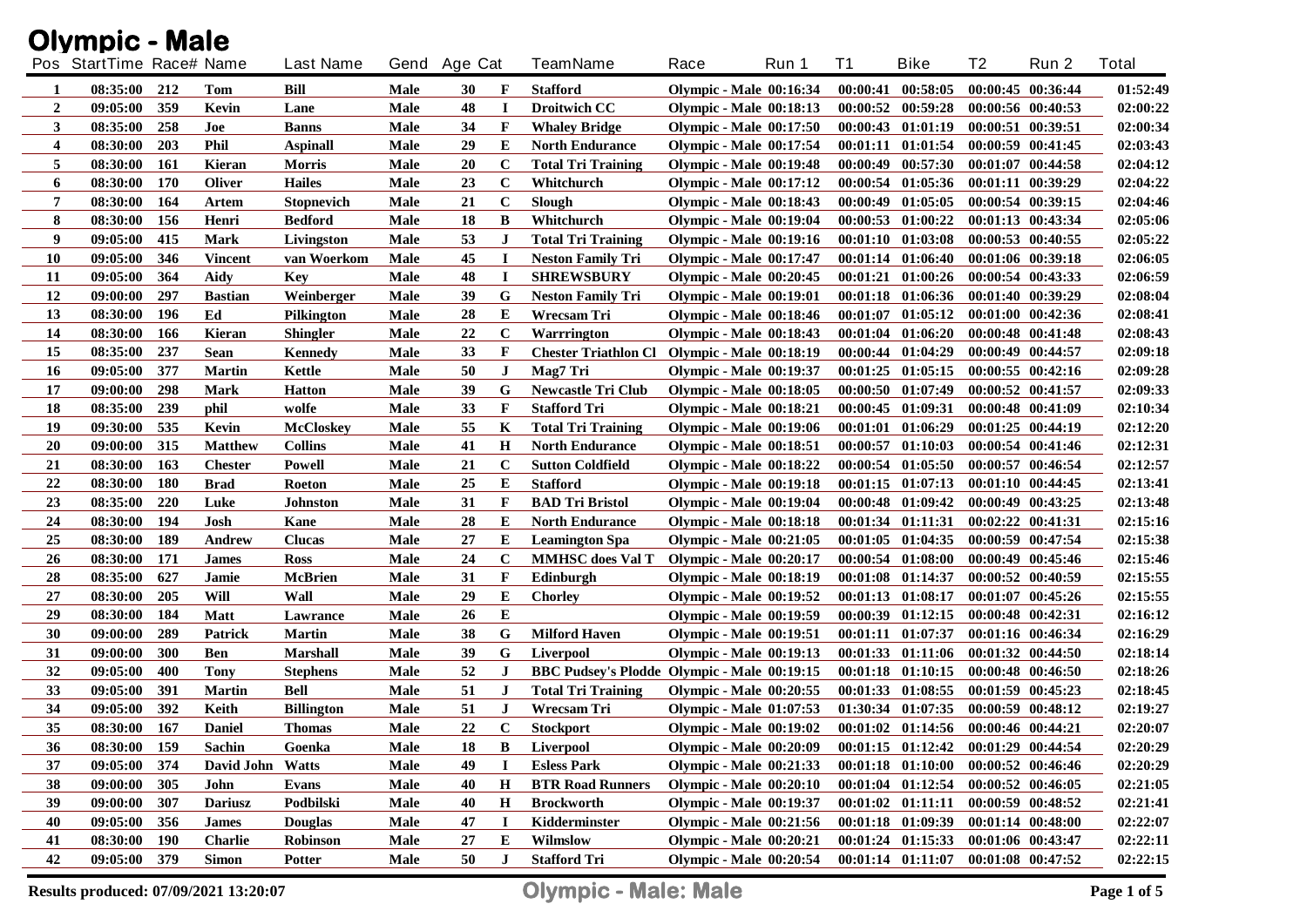|            | Pos StartTime Race# Name |     |                           | <b>Last Name</b>      |             | Gend Age Cat |              | <b>TeamName</b>                                 | Race                           | Run 1 | <b>T1</b> | <b>Bike</b>                                 | T <sub>2</sub>        | Run 2                 | <b>Total</b> |
|------------|--------------------------|-----|---------------------------|-----------------------|-------------|--------------|--------------|-------------------------------------------------|--------------------------------|-------|-----------|---------------------------------------------|-----------------------|-----------------------|--------------|
| 43         | 09:05:00 355             |     | <b>Oliver</b>             | <b>Clarke</b>         | Male        | 47           |              | <b>Hereford</b>                                 | <b>Olympic - Male 00:20:25</b> |       |           | $00:01:33$ $01:11:43$                       | 00:01:26 00:47:39     |                       | 02:22:46     |
| 44         | 08:35:00                 | 211 | Oisin                     | <b>Higgins</b>        | Male        | 30           | $\mathbf{F}$ | Royal Irish Regiment Olympic - Male 00:19:31    |                                |       |           | $00:00:58$ $01:13:39$                       |                       | $00:01:07$ $00:47:34$ | 02:22:49     |
| 45         | 09:00:00                 | 342 | <b>Christopher Harris</b> |                       | Male        | 44           | $\mathbf H$  | <b>Sutton Coldfield</b>                         | Olympic - Male $00:21:12$      |       |           | 00:01:00 01:14:59                           | $00:01:02$ $00:44:58$ |                       | 02:23:11     |
| 46         | 08:35:00                 | 217 | Tom                       | <b>Cafferkey</b>      | male        | 30           | F            | <b>PRESTON</b>                                  | <b>Olympic - Male 00:20:01</b> |       |           | 00:01:49 01:13:16                           | 00:01:23 00:46:51     |                       | 02:23:20     |
| 47         | 08:35:00                 | 225 | <b>Nathan</b>             | <b>Hilton</b>         | Male        | 31           | F            | Ormskirk                                        | <b>Olympic - Male 00:18:34</b> |       |           | 00:01:39 00:50:36                           | 02:10:26 00:43:20     |                       | 02:23:23     |
| 48         | 08:35:00                 | 216 | Tom                       | Garrood               | Male        | 30           | F            | Oxford                                          | <b>Olympic - Male 00:20:33</b> |       |           | 00:01:52 01:13:15                           | 00:01:18 00:46:33     |                       | 02:23:31     |
| 49         | 08:30:00                 | 206 | Pete                      | <b>Stanger</b>        | Male        | 29           | E            | London                                          | <b>Olympic - Male 00:20:36</b> |       |           | $00:01:25$ $01:15:24$                       | 00:01:19 00:44:58     |                       | 02:23:42     |
| 50         | 08:35:00                 | 223 | scott                     | frisby                | Male        | 31           | F            | <b>Bridgnorth</b>                               | Olympic - Male 00:18:29        |       |           | 00:01:39 01:15:23                           | 00:02:29 00:45:49     |                       | 02:23:49     |
| 51         | 09:30:00                 | 552 | <b>Michael</b>            | <b>Kirk</b>           | Male        | 59           | K            | <b>OOTri</b>                                    | <b>Olympic - Male 00:20:38</b> |       |           | 00:01:11 01:15:15                           | $00:01:13$ $00:45:55$ |                       | 02:24:12     |
| 52         | 08:30:00                 | 187 | <b>Jesse</b>              | <b>Roberts</b>        | Male        | 27           | E            | Cancer Research UK Olympic - Male 00:19:16      |                                |       |           | 00:01:27 00:46:11                           | 02:04:51 00:44:51     |                       | 02:24:14     |
| 53         | 09:30:00                 | 537 | <b>Simon</b>              | Fox                   | Male        | 56           | K            | <b>Knutsford Tri</b>                            | <b>Olympic - Male 00:21:25</b> |       |           | 00:01:37 01:11:07                           |                       | $00:01:47$ $00:48:23$ | 02:24:19     |
| 54         | 08:30:00                 | 165 | Ryan                      | Walmslev              | Male        | 22           | $\mathbf c$  | <b>North Endurance</b>                          | Olympic - Male 00:20:08        |       |           | 00:01:43 01:13:20                           |                       | $00:01:52$ $00:47:17$ | 02:24:20     |
| 55         | 08:30:00                 | 185 | Kenton                    | Jones                 | Male        | 27           | Е            | <b>RAF Tri</b>                                  | <b>Olympic - Male 00:23:08</b> |       |           | 00:01:07 01:08:57                           |                       | 00:01:05 00:50:20     | 02:24:37     |
| 56         | 09:05:00                 | 386 | David                     | Walker                | Male        | 50           | J            | <b>L8 5AE</b>                                   | <b>Olympic - Male 00:21:11</b> |       |           | $00:02:11$ $01:12:04$                       |                       | 00:01:43 00:47:43     | 02:24:52     |
| 57         | 09:00:00                 | 264 | <b>Mike</b>               | <b>Sinnott</b>        | Male        | 35           | G            | <b>Bloxham</b>                                  | <b>Olympic - Male 00:19:43</b> |       |           | 00:01:23 01:18:01                           |                       | $00:01:13$ $00:44:43$ | 02:25:03     |
| 58         | 09:00:00                 | 265 | <b>Dwayne</b>             | Watkins               | Male        | 35           | G            | <b>Bridgend</b>                                 | Olympic - Male $00:20:12$      |       |           | $00:01:41$ $01:12:30$                       |                       | $00:01:15$ $00:49:43$ | 02:25:21     |
| 59         | 08:35:00                 | 251 | Liam                      | Williams              | Male        | 34           | F            | <b>CVFR</b>                                     | Olympic - Male 00:18:21        |       |           | $00:01:23$ $01:17:43$                       | $00:02:21$ $00:45:44$ |                       | 02:25:32     |
| 60         | 09:00:00                 | 312 | Tristan                   | Read                  | Male        | 40           | $\mathbf H$  | bromsgrove                                      | <b>Olympic - Male 00:21:43</b> |       |           | $00:02:12$ $01:08:35$                       | $00:02:11$ $00:50:52$ |                       | 02:25:33     |
| 61         | 09:05:00                 | 351 | Mark                      | Lysons                | Male        | 46           | Л            | <b>Telford</b>                                  | <b>Olympic - Male 00:22:19</b> |       |           | 00:01:48 01:11:05                           |                       | 00:01:39 00:48:50     | 02:25:41     |
| 62         | 09:00:00                 | 313 | Andrew                    | Foy                   | Male        | 41           | $\mathbf H$  | JohnsonÔÇÖs Triath Olympic - Male 00:21:24      |                                |       |           | 00:01:21 01:11:07                           |                       | 00:01:18 00:50:33     | 02:25:43     |
| 63         | 09:05:00                 | 405 | Tim                       | <b>Burnett</b>        | Male        | 52           | J            | Wrecsam Tri                                     | <b>Olympic - Male 00:22:22</b> |       |           | $00:00:52$ $01:08:56$                       | $00:01:00$ $00:52:35$ |                       | 02:25:45     |
| 64         | 09:00:00                 | 343 | Dean                      | Denman                | Male        | 44           | $\mathbf H$  | Swindon                                         | <b>Olympic - Male 00:23:06</b> |       |           | 00:01:03 01:11:37                           |                       | 00:01:04 00:48:57     | 02:25:47     |
| 65         | 09:30:00                 | 534 | <b>Simon</b>              | Locke                 | Male        | 55           | K            | Liverpool Braveheart Olympic - Male 00:22:23    |                                |       |           | 00:01:20 01:08:37                           |                       | 00:01:04 00:52:40     | 02:26:04     |
| 66         | 09:30:00                 | 536 | Paul                      | Smith                 | Male        | 55           | K            | stoke on Trent                                  | <b>Olympic - Male 00:23:02</b> |       |           | 00:01:43 01:17:07                           |                       | 00:01:42 00:42:34     | 02:26:08     |
| 67         | 08:30:00                 | 186 | Samuel                    | <b>Burgess</b>        | Male        | 27           | Е            | <b>Total Tri Training</b>                       | <b>Olympic - Male 00:20:19</b> |       |           | 00:01:14 01:16:58                           |                       | 00:01:22 00:46:23     | 02:26:16     |
| 68         | 08:30:00                 | 208 | <b>Daniel</b>             | Wignall               | Male        | 29           | E            | Manchester                                      | Olympic - Male 00:21:18        |       |           | 00:01:23 01:10:33                           |                       | 00:01:28 00:51:49     | 02:26:31     |
| 69         | 09:00:00                 | 306 | <b>Matthew</b>            | <b>Edwards</b>        | Male        | 40           | $\mathbf H$  | Prenton                                         | <b>Olympic - Male 00:20:26</b> |       |           | 00:01:10 01:15:54                           |                       | 00:01:18 00:48:03     | 02:26:51     |
| 70         | 08:35:00                 | 235 | Ben                       | <b>Burgoyne</b>       | Male        | 32           | $\mathbf{F}$ | <b>Chester</b>                                  | <b>Olympic - Male 00:20:59</b> |       |           | $00:02:02$ $01:13:03$                       |                       | $00:02:25$ $00:49:02$ | 02:27:31     |
| 71         | 09:05:00                 | 385 | Andrew                    | <b>Barlow</b>         | Male        | 50           | J            | <b>STOCKPORT</b>                                | <b>Olympic - Male 00:19:38</b> |       |           | 00:01:41 01:13:39                           | 00:02:01 00:50:37     |                       | 02:27:36     |
| 72         | 09:00:00                 | 273 | <b>Benjamin</b>           | <b>Dziadowiec</b>     | Male        | 36           | G            | <b>Dudley</b>                                   | <b>Olympic - Male 00:20:57</b> |       |           | $00:00:51$ $01:15:26$                       | 00:00:48 00:49:35     |                       | 02:27:37     |
| 73         | 09:05:00                 | 407 | <b>Antonio</b>            | <b>SLOANIO</b>        | Male        | 52           | J            | <b>Nantwich</b>                                 | <b>Olympic - Male 00:23:46</b> |       |           | $00:01:08$ $01:09:02$                       | $00:01:21$ $00:52:27$ |                       | 02:27:44     |
| 74         | 09:05:00                 | 398 | Paul                      | <b>Slater</b>         | <b>Male</b> | 51           | J            | <b>Shrewsbury</b>                               | <b>Olympic - Male 00:20:55</b> |       |           | $00:01:20$ $01:16:03$                       | $00:02:11$ $00:47:47$ |                       | 02:28:16     |
| 75         | 08:35:00                 | 221 | <b>Jack</b>               | <b>Rigby</b>          | Male        | 31           | $\mathbf{F}$ | Liverpool                                       | <b>Olympic - Male 00:20:31</b> |       |           | $00:02:00$ $01:18:43$                       | 00:01:34 00:45:53     |                       | 02:28:41     |
| 76         | 09:00:00                 | 324 | <b>Mathew</b>             | White                 | Male        | 41           | H            | Shawbury                                        | <b>Olympic - Male 00:23:09</b> |       |           | $00:01:26$ $01:12:42$                       | 00:01:13 00:50:41     |                       | 02:29:11     |
| 77         | 09:00:00                 | 281 | <b>Martin</b>             | <b>Woods</b>          | Male        | 37           | G            | Burscough Ormskirk Olympic - Male 00:20:00      |                                |       |           | $00:01:02$ $01:18:16$                       | $00:01:09$ $00:49:10$ |                       | 02:29:37     |
| ${\bf 78}$ | 09:00:00 286             |     | <b>Brendan</b>            | <b>Nunnery</b>        | Male        | $38\,$       | $\bf G$      | Total transition triath Olympic - Male 00:20:21 |                                |       |           | $00:01:08$ $01:13:19$ $00:01:50$ $00:53:01$ |                       |                       | 02:29:39     |
| 79         | $09:05:00$ 382           |     | <b>James</b>              | Moon                  | Male        | 50           | $\bf J$      | <b>SYtri</b>                                    | Olympic - Male $00:24:43$      |       |           | $00:01:28$ $01:13:35$ $00:01:50$ $00:48:25$ |                       |                       | 02:30:01     |
| 80         | 09:30:00                 | 548 | Chas                      | <b>Bickford-Smith</b> | Male        | 58           | K            | <b>Newport</b>                                  | <b>Olympic - Male 00:21:16</b> |       |           | $00:01:10$ $01:14:42$                       | $00:01:05$ $00:51:52$ |                       | 02:30:05     |
| 81         | 09:05:00                 | 383 | Craig                     | <b>Arnold</b>         | Male        | 50           | J            | <b>Warriors</b>                                 | <b>Olympic - Male 00:21:21</b> |       |           | $00:01:11$ $01:11:54$                       | $00:01:10$ $00:54:59$ |                       | 02:30:35     |
| 82         | 08:35:00                 | 246 | <b>Jason</b>              | Allen                 | Male        | 33           | F            | <b>Stockport</b>                                | <b>Olympic - Male 00:20:33</b> |       |           | $00:01:48$ 01:19:08                         | $00:01:32$ $00:47:35$ |                       | 02:30:36     |
| 83         | 09:05:00                 | 394 | Lee                       | Whittaker             | Male        | 51           | J            | <b>Manchester</b>                               | <b>Olympic - Male 00:20:44</b> |       |           | $00:01:25$ $01:13:36$                       | $00:02:12$ $00:52:52$ |                       | 02:30:49     |
| 84         | 09:00:00                 | 337 | Rick                      | <b>Street</b>         | Male        | 43           | Н            | <b>Bolton</b>                                   | <b>Olympic - Male 00:20:25</b> |       |           | $00:01:51$ $01:15:53$                       | $00:01:44$ $00:51:03$ |                       | 02:30:56     |
| 85         | 08:30:00                 | 169 | Dom                       | <b>Gittings</b>       | Male        | 23           | $\mathbf C$  | <b>Chester</b>                                  | <b>Olympic - Male 00:20:09</b> |       |           | $00:01:58$ $01:17:15$                       | 00:01:38 00:50:05     |                       | 02:31:05     |
| 86         | 09:00:00                 | 327 | Gavin                     | <b>Hynes</b>          | Male        | 42           | $\mathbf H$  | <b>Burscough</b>                                | Olympic - Male 00:20:41        |       |           | $00:02:12$ $01:18:11$                       | $00:01:55$ $00:48:13$ |                       | 02:31:12     |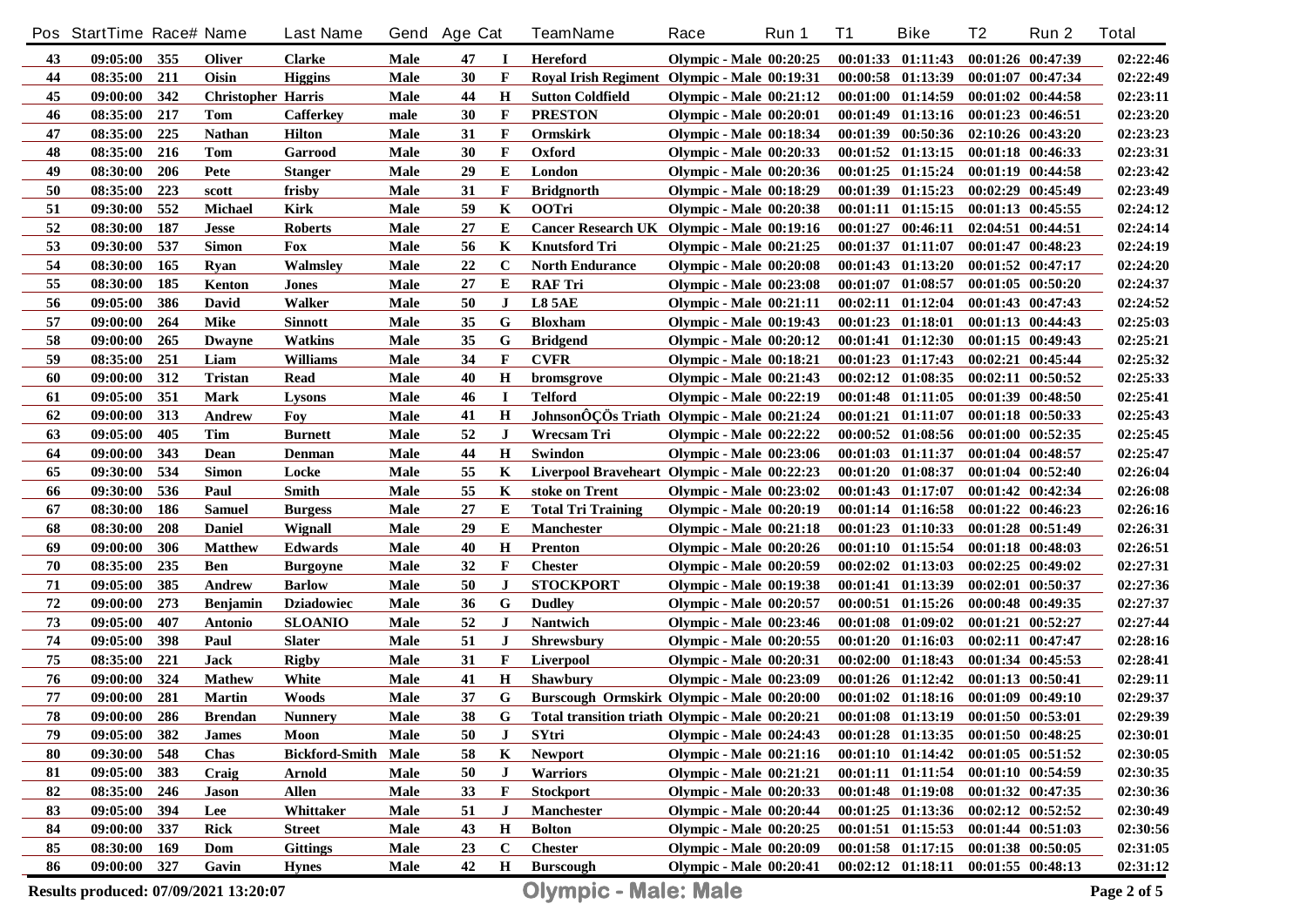|            | Pos StartTime Race# Name |            |                 | <b>Last Name</b> |             | Gend Age Cat |              | TeamName                | Race                           | Run 1 | <b>T1</b> | <b>Bike</b>                         | T <sub>2</sub>        | Run 2                 | <b>Total</b> |
|------------|--------------------------|------------|-----------------|------------------|-------------|--------------|--------------|-------------------------|--------------------------------|-------|-----------|-------------------------------------|-----------------------|-----------------------|--------------|
| 87         | $09:00:00$ 280           |            | Laurie          | <b>Rippin</b>    | Male        | 37           | G            | <b>Exeter Tri Club</b>  | <b>Olympic - Male 00:21:11</b> |       |           | $00:01:31$ $01:11:06$               |                       | 00:01:34 00:56:04     | 02:31:26     |
| 88         | 08:30:00                 | 175        | <b>Ceirion</b>  | Hall             | Male        | 25           | E            | <b>Caernarfon</b>       | <b>Olympic - Male 00:20:15</b> |       |           | $00:02:11$ $01:14:30$               |                       | $00:01:26$ $00:53:07$ | 02:31:29     |
| 89         | 09:00:00                 | <b>290</b> | <b>Benjamin</b> | <b>Selby</b>     | Male        | 38           | G            | <b>Nantwich</b>         | <b>Olympic - Male 00:21:13</b> |       |           | $00:02:02$ $01:17:01$               | $00:02:07$ $00:49:11$ |                       | 02:31:34     |
| 90         | 09:00:00                 | 314        | <b>Thomas</b>   | <b>Slater</b>    | <b>Male</b> | 41           | $\mathbf H$  | <b>Nantwich</b>         | <b>Olympic - Male 00:21:49</b> |       |           | $00:02:08$ $01:14:04$               |                       | $00:02:11$ $00:51:30$ | 02:31:42     |
| 91         | 08:30:00                 | 202        | <b>Michael</b>  | Ferguson         | <b>Male</b> | 29           | E            | <b>Midnight Runner</b>  | <b>Olympic - Male 00:19:28</b> |       |           | $00:01:19$ $01:19:49$               |                       | 00:01:59 00:49:13     | 02:31:48     |
| 92         | 08:30:00                 | 172        | Lyam            | Hutchinson       | <b>Male</b> | 24           | C            | <b>Manchester</b>       | <b>Olympic - Male 00:24:08</b> |       |           | 00:00:57 01:12:47                   |                       | $00:01:04$ $00:52:57$ | 02:31:53     |
| 93         | 09:00:00                 | 341        | <b>GARETH</b>   | <b>EVANS</b>     | <b>Male</b> | 44           | $\bf H$      | Rhyl                    | <b>Olympic - Male 00:22:07</b> |       |           | 00:01:41 01:17:03                   |                       | 00:01:37 00:49:25     | 02:31:53     |
| 94         | 09:00:00                 | 291        | Alan            | <b>Stanway</b>   | <b>Male</b> | 38           | G            | <b>Sandbach</b>         | <b>Olympic - Male 00:21:21</b> |       |           | 00:01:16 01:13:28                   | 00:01:17 00:54:38     |                       | 02:32:00     |
| 95         | 08:30:00                 | 199        | <b>James</b>    | <b>Matthews</b>  | Male        | 28           | E            | <b>Manchester</b>       | <b>Olympic - Male 00:21:41</b> |       |           | $00:02:42$ $01:15:03$               |                       | 00:02:27 00:50:46     | 02:32:39     |
| 96         | 09:00:00                 | 274        | Lee             | Thomas           | <b>Male</b> | 36           | G            | idontliveinacity        | <b>Olympic - Male 00:20:11</b> |       |           | $00:00:47$ $01:22:16$               |                       | 00:00:38 00:49:14     | 02:33:06     |
| 97         | 09:00:00                 | 330        | <b>Glen</b>     | <b>Duncan</b>    | <b>Male</b> | 42           | $\mathbf H$  | <b>Solihull</b>         | Olympic - Male $00:22:40$      |       |           | 00:01:00 01:20:11                   |                       | 00:01:10 00:48:44     | 02:33:45     |
| 98         | 09:00:00                 | 332        | <b>Ben</b>      | Taylor           | Male        | 42           | $\mathbf H$  | <b>Wheaton Aston</b>    | <b>Olympic - Male 00:23:05</b> |       |           | 00:01:42 01:12:27                   |                       | 00:01:27 00:56:02     | 02:34:43     |
| 99         | 08:30:00                 | 168        | Tristan         | Howle            | Male        | 23           | $\mathbf C$  | <b>Stafford</b>         | <b>Olympic - Male 00:21:08</b> |       |           | 00:01:03 01:19:09                   |                       | 00:01:08 00:52:46     | 02:35:14     |
| 100        | 09:00:00                 | 268        | <b>Mark</b>     | <b>Davies</b>    | Male        | 35           | G            | Wrexham                 | <b>Olympic - Male 00:22:17</b> |       |           | 00:01:34 01:19:37                   |                       | $00:01:10$ $00:50:42$ | 02:35:20     |
| <b>101</b> | 08:35:00                 | <b>260</b> | <b>Samuel</b>   | <b>Fishwick</b>  | Male        | 34           | F            | Oxford                  | <b>Olympic - Male 00:20:59</b> |       |           | 00:01:41 01:22:59                   |                       | 00:02:19 00:47:31     | 02:35:29     |
| 102        | 09:05:00                 | 354        | Ian             | Cartwright       | Male        | 46           | $\bf I$      | <b>Staffs</b>           | <b>Olympic - Male 00:25:20</b> |       |           | $00:02:14$ $01:13:30$               |                       | $00:01:53$ $00:52:36$ | 02:35:33     |
| 103        | 09:05:00                 | 362        | Lee             | <b>Massey</b>    | Male        | 48           | $\bf I$      | Mold                    | <b>Olympic - Male 00:22:28</b> |       |           | $00:01:23$ $01:18:59$               |                       | 00:01:21 00:51:59     | 02:36:10     |
| 104        | 08:35:00                 | 253        | <b>Tom</b>      | <b>Collinson</b> | Male        | 34           | F            | <b>Liverpool</b>        | <b>Olympic - Male 00:20:36</b> |       |           | $00:01:28$ $01:21:29$               |                       | 00:01:35 00:51:28     | 02:36:36     |
| 105        | 08:30:00                 | 207        | Greg            | Wolverson        | Male        | 29           | Е            | <b>Stafford</b>         | Olympic - Male $00:22:00$      |       |           | $00:01:25$ $01:20:23$               |                       | 00:01:13 00:51:52     | 02:36:53     |
| 106        | 09:30:00                 | 542        | David           | Ward             | Male        | 57           | K            | <b>BTR Road Runners</b> | <b>Olympic - Male 00:20:46</b> |       |           | $00:01:54$ $01:23:04$               |                       | 00:02:43 00:48:54     | 02:37:21     |
| 107        | 08:30:00                 | <b>200</b> | Tom             | Frame            | Male        | 28           | E            | York                    | <b>Olympic - Male 00:21:47</b> |       |           | $00:01:43$ $01:21:04$               |                       | 00:02:20 00:50:30     | 02:37:24     |
| 108        | 08:35:00                 | 218        | Johnathan       | Pownall          | male        | 30           | $\mathbf{F}$ | <b>Tyldeslev</b>        | <b>Olympic - Male 00:20:36</b> |       |           | $00:01:07$ $01:26:47$               |                       | 00:00:49 00:48:17     | 02:37:36     |
| 109        | 08:35:00                 | 234        | <b>Robert</b>   | <b>Griffiths</b> | Male        | 32           | $\mathbf{F}$ | <b>Shrewsbury</b>       | <b>Olympic - Male 00:21:21</b> |       |           | $00:02:25$ $01:18:32$               |                       | $00:02:12$ $00:53:25$ | 02:37:55     |
| <b>110</b> | 09:30:00                 | 550        | Euryn           | <b>Williams</b>  | Male        | 59           | K            | <b>Caernarfon</b>       | Olympic - Male $00:22:22$      |       |           | $00:01:00$ $01:22:33$               |                       | 00:01:19 00:50:58     | 02:38:12     |
| 111        | 09:30:00                 | 557        | Paul            | <b>Harbidge</b>  | Male        | 61           | L            | <b>North Endurance</b>  | Olympic - Male $00:25:10$      |       |           | 00:01:11 01:12:28                   |                       | $00:01:08$ $00:58:22$ | 02:38:19     |
| 112        | 09:00:00                 | 319        | Arwel           | Evans            | Male        | 41           | $\mathbf H$  | <b>Caernarfon</b>       | Olympic - Male $00:23:00$      |       |           | 00:01:18 01:15:53                   |                       | 00:01:54 00:56:31     | 02:38:36     |
| 113        | 09:00:00                 | 320        | Rob             | <b>Edwards</b>   | Male        | 41           | $\bf H$      | <b>Dudley</b>           | <b>Olympic - Male 00:21:33</b> |       |           | $00:01:23$ $01:16:54$               |                       | 00:01:27 00:57:32     | 02:38:49     |
| 114        | 09:05:00                 | 389        | John            | <b>Boycott</b>   | Male        | 51           | J            | <b>Stafford Tri</b>     | <b>Olympic - Male 00:25:31</b> |       |           | $00:01:57$ $01:14:22$               |                       | $00:01:57$ $00:55:18$ | 02:39:05     |
| 115        | 09:05:00                 | 406        | <b>Stuart</b>   | Reid             | Male        | 52           | J            | <b>Bromley</b>          | Olympic - Male 00:24:08        |       |           | 00:01:30 01:11:01                   |                       | $00:02:19$ $01:00:14$ | 02:39:12     |
| 116        | 09:00:00                 | 325        | David           | Hood             | Male        | 41           | $\mathbf H$  | Wirral                  | <b>Olympic - Male 00:25:04</b> |       |           | 00:01:44 01:12:59                   |                       | 00:01:13 00:58:17     | 02:39:17     |
| 117        | 08:30:00                 | 192        | <b>Oliver</b>   | <b>Mvers</b>     | Male        | 27           | E            | <b>Stockport</b>        | <b>Olympic - Male 00:23:09</b> |       |           | 00:01:04 01:16:46                   |                       | $00:01:05$ $00:57:36$ | 02:39:40     |
| 118        | 09:00:00                 | 303        | <b>Dainis</b>   | Lelis            | Male        | 39           | G            | <b>West Bromwich</b>    | <b>Olympic - Male 00:25:09</b> |       |           | $00:01:42$ $01:12:55$               |                       | 00:01:46 00:58:52     | 02:40:24     |
| 119        | 09:00:00                 | 311        | <b>Simon</b>    | Mitchell         | Male        | 40           | Н            | <b>Wallasev</b>         | <b>Olympic - Male 00:25:03</b> |       |           | 00:01:44 01:21:30                   |                       | 00:01:48 00:50:25     | 02:40:30     |
| 120        | 09:30:00                 | 544        | Ian             | <b>Tomley</b>    | Male        | 57           | K            | <b>Newtown</b>          | <b>Olympic - Male 00:25:46</b> |       |           | $00:01:24$ $01:17:25$               |                       | $00:01:05$ $00:54:52$ | 02:40:32     |
| 121        | 09:05:00                 | 387        | <b>David</b>    | Huntbach         | Male        | 50           | $\bf J$      | <b>Nantwich</b>         | <b>Olympic - Male 00:24:03</b> |       |           | $00:02:16$ $01:14:38$               | $00:02:27$ $00:57:14$ |                       | 02:40:38     |
| <u>122</u> | 09:05:00 348             |            | <b>Tony</b>     | Gibirdi          | <b>Male</b> | 45           | I            | <b>Preston</b>          | <b>Olympic - Male 00:24:23</b> |       |           | 00:01:35 01:19:00 00:01:33 00:54:09 |                       |                       | 02:40:40     |
| 123        | 08:35:00                 | 215        | Danny           | <b>Woods</b>     | Male        | 30           | F            | <b>Bury</b>             | <b>Olympic - Male 00:21:37</b> |       |           | $00:01:31$ $01:16:42$               | $00:01:03$ $00:59:57$ |                       | 02:40:50     |
| 124        | 08:35:00                 | 236        | Andrew          | Coates           | Male        | 33           | F            | Wrexham                 | <b>Olympic - Male 00:21:39</b> |       |           | 00:01:27 01:29:05                   |                       | 00:01:00 00:48:26     | 02:41:37     |
| 125        | 09:05:00                 | 361        | <b>Steve</b>    | <b>Ebdon</b>     | Male        | 48           | $\bf{I}$     | <b>Birmingham</b>       | Olympic - Male $00:22:02$      |       |           | $00:01:54$ $01:16:54$               |                       | 00:01:40 00:59:19     | 02:41:49     |
| 126        | 09:05:00                 | 367        | Austen          | Morgan           | Male        | 49           | $\bf{I}$     | <b>Austen Morgan</b>    | Olympic - Male 00:24:51        |       |           | $00:01:28$ $01:14:12$               | 00:01:21 01:00:09     |                       | 02:42:01     |
| 127        | 09:05:00                 | 357        | Andrew          | <b>Bourne</b>    | Male        | 48           | $\bf{I}$     | <b>BIRMINGHAM</b>       | <b>Olympic - Male 00:23:16</b> |       |           | $00:02:15$ $01:19:26$               | 00:02:11 00:54:57     |                       | 02:42:05     |
| 128        | 09:40:00                 | 551        | dave            | mann             | Male        | 59           | K            | dave mann               | <b>Olympic - Male 00:23:46</b> |       |           | $00:01:51$ $01:16:08$               | $00:02:27$ $00:58:50$ |                       | 02:43:02     |
| 129        | 08:30:00                 | 210        | Logan           | <b>Vinters</b>   | Male        | 29           | E            | Telford                 | Olympic - Male 00:20:14        |       |           | $00:01:25$ $01:23:58$               | 00:01:37 00:56:03     |                       | 02:43:17     |
| 130        | 08:30:00 158             |            | Callum          | Hough            | Male        | 18           | B            | <b>Cheshire</b>         | <b>Olympic - Male 00:21:54</b> |       |           | $00:01:36$ $01:22:32$               | 00:01:36 00:55:43     |                       | 02:43:21     |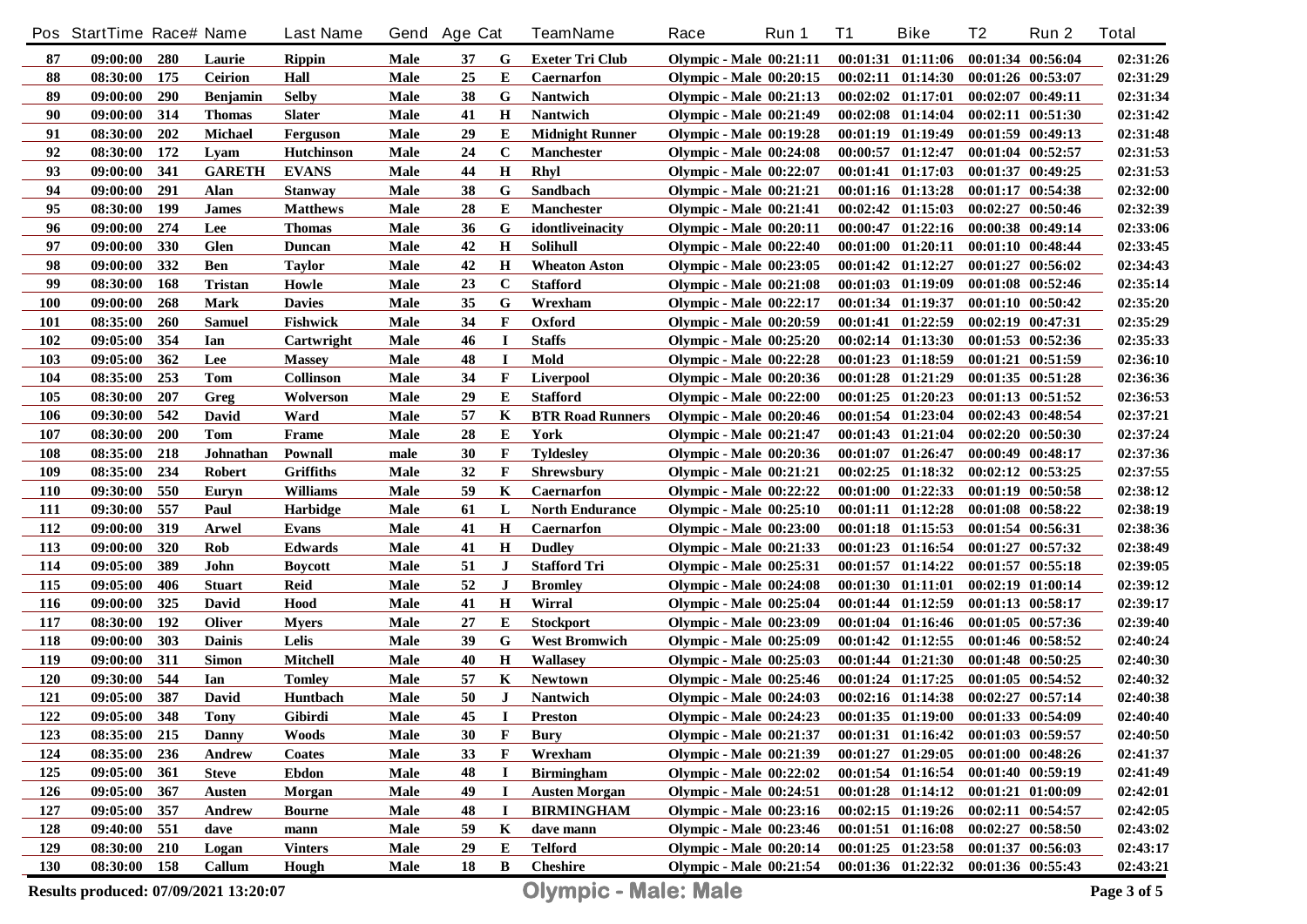|            | Pos StartTime Race# Name |     |                        | <b>Last Name</b> | Gend        | <b>Age Cat</b> |              | <b>TeamName</b>                            | Race                           | Run 1 | <b>T1</b> | <b>Bike</b>                                 | T <sub>2</sub>        | Run 2                 | <b>Total</b> |
|------------|--------------------------|-----|------------------------|------------------|-------------|----------------|--------------|--------------------------------------------|--------------------------------|-------|-----------|---------------------------------------------|-----------------------|-----------------------|--------------|
| 131        | 09:05:00                 | 349 | <b>Jacques</b>         | van Zvl          | Male        | 45             | -1           | <b>Preston</b>                             | <b>Olympic - Male 00:24:49</b> |       |           | $00:02:22$ $01:15:17$                       | $00:01:55$ $00:58:59$ |                       | 02:43:22     |
| 132        | 09:00:00                 | 285 | Graham                 | <b>Darmont</b>   | Male        | 37             | G            | Wrexham                                    | <b>Olympic - Male 00:21:03</b> |       |           | 00:00:54 01:30:28                           | 00:00:54 00:50:09     |                       | 02:43:28     |
| 133        | 08:30:00                 | 193 | <b>Charlie</b>         | <b>Bennett</b>   | Male        | 28             | Е            | Cambridge                                  | <b>Olympic - Male 00:23:20</b> |       |           | 00:03:18 01:26:05                           | 00:03:03 00:47:56     |                       | 02:43:42     |
| 134        | 08:30:00                 | 209 | <b>Matthew</b>         | Gray             | Male        | 29             | Е            | <b>Birmingham</b>                          | <b>Olympic - Male 00:22:09</b> |       | 00:01:59  | 01:25:24                                    | $00:02:01$ $00:52:12$ |                       | 02:43:45     |
| 135        | 09:00:00                 | 326 | Paul                   | Ashton           | <b>Male</b> | 41             | $\mathbf H$  | <b>Hindley</b>                             | <b>Olympic - Male 00:23:51</b> |       |           | 00:02:42 01:21:57                           |                       | $00:02:03$ $00:53:15$ | 02:43:48     |
| 136        | 08:35:00                 | 214 | Jon                    | Farrell          | Male        | 30             | F            | <b>Stockport</b>                           | Olympic - Male $00:23:26$      |       |           | $00:02:27$ $01:17:21$                       |                       | 00:02:18 00:59:00     | 02:44:32     |
| 137        | 09:00:00                 | 309 | <b>Richard</b>         | <b>Bradley</b>   | Male        | 40             | $\mathbf H$  | <b>Market Drayton</b>                      | <b>Olympic - Male 00:23:21</b> |       |           | 00:01:28 01:23:33                           |                       | 00:01:19 00:55:04     | 02:44:45     |
| 138        | 09:05:00                 | 380 | Michael                | <b>Johnson</b>   | <b>Male</b> | 50             | J            | <b>Stafford Tri Club</b>                   | <b>Olympic - Male 00:25:32</b> |       |           | $00:02:15$ $01:17:54$                       |                       | 00:01:31 00:57:59     | 02:45:11     |
| 139        | 09:00:00                 | 322 | <b>Dylan</b>           | <b>Davies</b>    | Male        | 41             | $\mathbf H$  | <b>Ellesmere</b> port                      | <b>Olympic - Male 00:23:03</b> |       |           | 00:02:20 01:18:51                           | $00:02:03$ $00:58:58$ |                       | 02:45:15     |
| <b>140</b> | 09:00:00                 | 331 | <b>Richard</b>         | <b>Josebury</b>  | Male        | 42             | $\mathbf H$  | Walsall                                    | <b>Olympic - Male 00:23:30</b> |       |           | 00:01:45 01:13:44                           |                       | 00:01:20 01:04:58     | 02:45:17     |
| 141        | 09:05:00                 | 375 | Jonathan               | Smith            | Male        | 50             | J            | <b>St Helens</b>                           | <b>Olympic - Male 00:24:29</b> |       |           | 00:01:32 01:24:32                           | 00:01:13 00:53:33     |                       | 02:45:19     |
| 142        | 09:00:00                 | 278 | Alistair               | <b>Bexon</b>     | Male        | 36             | G            | <b>Stoke-On-Trent</b>                      | <b>Olympic - Male</b>          |       |           |                                             |                       |                       | 02:46:00     |
| 143        | 09:05:00                 | 416 | Owen                   | <b>Sinclair</b>  | Male        | 53             | J            | Coventry                                   | <b>Olympic - Male 00:26:13</b> |       |           | $00:01:49$ $01:19:25$                       |                       | 00:01:16 00:57:38     | 02:46:21     |
| 144        | 09:05:00                 | 366 | <b>Mike</b>            | Earl             | Male        | 48             | I            | <b>SHREWSBURY</b>                          | <b>Olympic - Male 00:24:41</b> |       |           | $00:01:42$ $01:24:15$                       |                       | $00:01:28$ $00:55:26$ | 02:47:32     |
| 145        | 08:35:00                 | 230 | <b>Stephen</b>         | <b>Bonas</b>     | Male        | 32             | $\mathbf{F}$ | tamworth                                   | Olympic - Male $00:22:25$      |       |           | $00:01:59$ $01:24:34$                       |                       | 00:02:04 00:56:47     | 02:47:49     |
| 146        | 09:00:00                 | 338 | David                  | Lilley           | Male        | 44             | $\mathbf H$  | <b>Bolton</b>                              | <b>Olympic - Male 00:24:59</b> |       |           | $00:02:25$ $01:24:28$                       |                       | 00:02:47 00:53:38     | 02:48:17     |
| 147        | 09:05:00                 | 370 | Chris                  | Ranford          | Male        | 49             | $\bf{I}$     | Warriors                                   | <b>Olympic - Male 00:24:23</b> |       |           | $00:02:43$ $01:22:54$                       |                       | 00:02:07 00:57:29     | 02:49:36     |
| 148        | 08:35:00                 | 213 | <b>Jack</b>            | <b>Olsen</b>     | Male        | 30             | F            | Liverpool                                  | Olympic - Male 00:21:18        |       |           | $00:01:18$ $01:26:36$                       |                       | 00:01:18 00:59:22     | 02:49:52     |
| 149        | 09:05:00                 | 396 | Eurwyn                 | Parry            | male        | 51             | J            | <b>Bangor</b>                              | <b>Olympic - Male 00:25:03</b> |       |           | $00:01:54$ $01:14:48$                       |                       | 00:01:48 01:06:19     | 02:49:52     |
| 150        | 08:35:00                 | 252 | Gary                   | Keogh            | Male        | 34             | F            | Macclesfield                               | <b>Olympic - Male 00:23:24</b> |       |           | $00:01:39$ $01:29:30$                       |                       | 00:01:04 00:54:17     | 02:49:54     |
| 151        | 09:05:00                 | 347 | Neil                   | Worden           | Male        | 45             | $\bf I$      | Northwich                                  | <b>Olympic - Male 00:25:30</b> |       |           | 00:03:26 01:28:02                           |                       | 00:03:42 00:49:21     | 02:50:01     |
| 152        | 09:05:00                 | 419 | <b>Nick</b>            | <b>Harper</b>    | Male        | 53             | J            | Warrington                                 | Olympic - Male 00:24:02        |       |           | 00:02:50 01:17:59                           |                       | 00:04:31 01:00:45     | 02:50:07     |
| 153        | 08:35:00                 | 255 | Sergi                  | Ocana            | Male        | 34             | F            | Cancer Research UK Olympic - Male 00:22:17 |                                |       |           | $00:03:28$ $01:26:03$                       |                       | 00:03:41 00:54:49     | 02:50:18     |
| 154        | 09:30:00                 | 553 | <b>Mick</b>            | <b>Skerrett</b>  | Male        | 59             | K            | Warrington                                 | <b>Olympic - Male 00:24:47</b> |       |           | $00:02:03$ $01:21:58$                       |                       | 00:01:58 00:59:44     | 02:50:30     |
| 155        | 09:25:00                 | 531 | Jonathan               | <b>Bradley</b>   | Male        | 54             | J            | <b>Shavington Crewe</b>                    | <b>Olympic - Male 00:29:06</b> |       |           | $00:01:54$ $01:15:46$                       | 00:02:01 01:01:49     |                       | 02:50:36     |
| 156        | 09:40:00                 | 526 | Lee                    | Cooper           | Male        | 32             | $\mathbf{F}$ | <b>Cannock</b>                             | <b>Olympic - Male 00:23:45</b> |       |           | $00:01:12$ $01:25:38$                       |                       | 00:01:25 00:58:43     | 02:50:43     |
| 157        | 09:00:00                 | 318 | brett                  | patten           | Male        | 41             | $\mathbf H$  | birmingham                                 | <b>Olympic - Male 00:24:29</b> |       |           | $00:02:25$ $01:23:50$                       |                       | 00:02:18 00:57:49     | 02:50:51     |
| 158        | 09:05:00                 | 413 | <b>Christopher Cox</b> |                  | Male        | 53             | J            | Just4Fun                                   | <b>Olympic - Male 00:25:45</b> |       |           | $00:01:25$ $01:18:38$                       |                       | 00:01:33 01:03:55     | 02:51:16     |
| 159        | 09:05:00                 | 408 | <b>Simon</b>           | Compton          | Male        | 52             | J            | <b>Tewkesbury</b>                          | <b>Olympic - Male 00:25:57</b> |       | 00:02:20  | 01:18:44                                    |                       | $00:02:15$ $01:02:12$ | 02:51:28     |
| <b>160</b> | 09:30:00                 | 541 | Roy                    | Morris           | <b>Male</b> | 57             | K            | <b>BTR Road Runners</b>                    | <b>Olympic - Male 00:20:55</b> |       |           | 00:01:38 01:28:35                           | $00:01:25$ $00:59:05$ |                       | 02:51:38     |
| 161        | 09:00:00                 | 340 | <b>Oliver</b>          | Kent             | <b>Male</b> | 44             | Н            | <b>Chorley</b>                             | <b>Olympic - Male 00:22:46</b> |       |           | 00:01:54 01:25:11                           | 00:01:46 01:00:02     |                       | 02:51:39     |
| 162        | 09:05:00                 | 417 | <b>Simon</b>           | <b>Robinson</b>  | <b>Male</b> | 53             | J            | Wilmslow                                   | <b>Olympic - Male 00:25:23</b> |       |           | 00:01:50 01:21:29                           |                       | $00:02:01$ $01:01:13$ | 02:51:56     |
| 163        | 09:05:00                 | 369 | Ian                    | Goddard          | Male        | 49             | $\bf I$      | <b>SYTRI</b>                               | <b>Olympic - Male 00:25:58</b> |       |           | 00:02:01 01:22:54                           |                       | 00:02:21 00:59:02     | 02:52:16     |
| 164        | 09:05:00                 | 373 | Ian                    | Campbell         | Male        | 49             | $\bf{I}$     | Wigan                                      | <b>Olympic - Male 00:22:30</b> |       | 00:01:57  | 01:29:11                                    |                       | 00:02:08 00:57:26     | 02:53:12     |
| 165        | 09:05:00                 | 350 | Adrian                 | <b>James</b>     | <b>Male</b> | 46             | $\bf{I}$     | <b>Chester</b>                             | <b>Olympic - Male 00:25:57</b> |       |           | $00:02:51$ $01:19:43$                       | 00:02:08 01:03:38     |                       | 02:54:17     |
| <b>166</b> | 08:35:00 242             |     | David                  | <b>Addis</b>     | Male        | 33             | F            | <b>Ellesmere Port</b>                      | Olympic - Male 00:19:22        |       |           | $00:02:23$ $01:31:27$ $00:02:12$ $00:59:00$ |                       |                       | 02:54:24     |
| 167        | $09:05:00$ 411           |     | <b>GORDON</b>          | WHITTAKER        | Male        | 53             | J            | <b>WARRINGTON</b>                          | <b>Olympic - Male 00:24:01</b> |       |           | $00:02:44$ $01:20:10$ $00:02:31$ $01:05:02$ |                       |                       | 02:54:28     |
| 168        | 09:30:00                 | 565 | <b>Philip</b>          | Withers          | male        | 67             | M            | Carmarthen                                 | <b>Olympic - Male 00:23:56</b> |       |           | $00:01:42$ $01:18:15$                       | 00:01:16 01:09:52     |                       | 02:55:01     |
| 169        | 09:00:00                 | 294 | Mike                   | <b>Jenkins</b>   | Male        | 38             | G            | Acton                                      | Olympic - Male $00:24:56$      |       |           | $00:01:48$ $01:22:26$                       |                       | $00:01:50$ $01:05:13$ | 02:56:13     |
| 170        | 09:05:00                 | 360 | David                  | <b>Smith</b>     | Male        | 48             | $\bf I$      | <b>Pureswim Academy</b>                    | <b>Olympic - Male 00:25:54</b> |       |           | $00:02:38$ $01:26:41$                       | 00:01:48 00:59:49     |                       | 02:56:50     |
| 171        | 08:35:00                 | 250 | <b>Alvaro</b>          | <b>Villabona</b> | Male        | 34             | F            | Morpeth                                    | Olympic - Male $00:22:02$      |       |           | 00:01:46 01:31:29                           | 00:02:52 00:59:39     |                       | 02:57:48     |
| 172        | 09:05:00                 | 414 | <b>Simon</b>           | <b>Davidson</b>  | Male        | 53             | J            | <b>Tail End Triers</b>                     | <b>Olympic - Male 00:25:52</b> |       |           | $00:01:49$ $01:28:26$                       | $00:02:14$ $00:59:47$ |                       | 02:58:08     |
| 173        | 09:00:00                 | 323 | Andy                   | <b>Elliott</b>   | Male        | 41             | H            | <b>Manchester</b>                          | Olympic - Male 00:25:08        |       |           | $00:02:40$ $01:20:31$                       | $00:02:25$ $01:07:25$ |                       | 02:58:09     |
| 174        | 09:00:00                 | 279 | Paul                   | <b>Ainsworth</b> | Male        | 37             | G            | SyTri                                      | <b>Olympic - Male 00:25:31</b> |       |           | 00:01:49 01:27:32 00:01:50 01:01:36         |                       |                       | 02:58:18     |